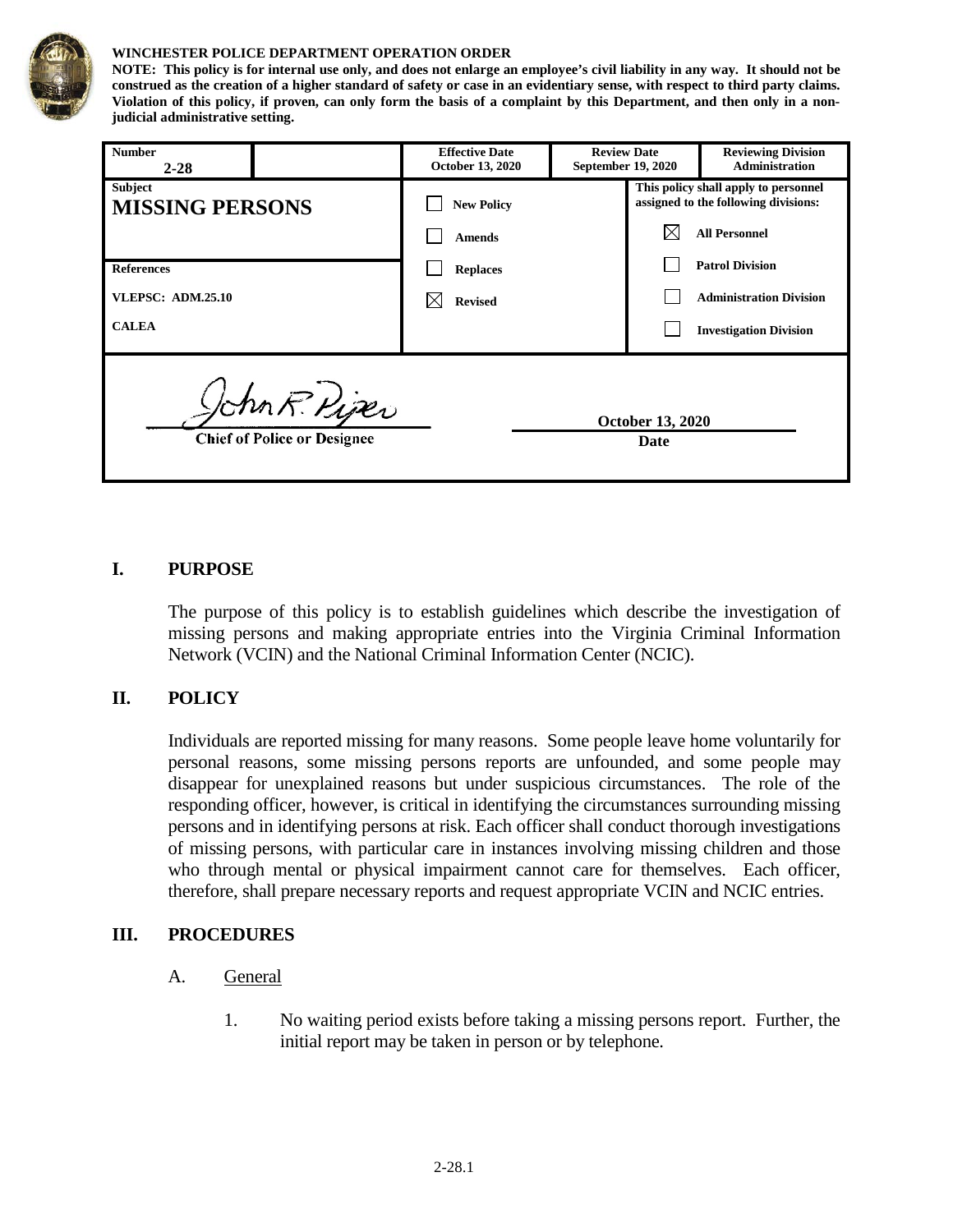- 2. A person is considered missing when his or her whereabouts are unknown and knowledgeable persons regard the disappearance as unusual or uncharacteristic.
- 3. The missing person report may be deemed critical if the missing person is under the age of 13, meets the criteria for a Silver Alert, or the officer taking the report has reason to suspect:
	- a. Foul play or suspicious circumstances;
	- b. The missing person may be unable to safeguard themselves, regardless of age;
	- c. A risk of suicide;
	- d. A risk of accident (while boating or swimming, for example);
	- e. The missing person is a mental patient who may endanger themselves or others; or
	- f. The missing person suffers from a physical or mental incapacity that may be life threatening if not under care.
- 4. A missing juvenile should not be assumed to be a runaway unless the investigation yields this finding.
- B. Immediate Response to Missing Persons Deemed Critical

When any missing person is deemed critical according to the aforementioned section, the officer will notify the on-duty supervisor. The on-duty supervisor shall ensure the following steps are taken as soon as practical:

- 1. The ECC shall send out an emergency page to all Police Department supervisors containing a description of the missing person and a point of contact for the investigation;
- 2. The ECC shall periodically broadcast local lookouts to on-duty officers and share the information with surrounding jurisdictions, as necessary;
- 3. An incident notification email shall be sent by the assigned supervisor to the entire Police Department detailing the circumstances of the missing person, along with a photograph, if available;
- 4. The officer's supervisor shall notify the Patrol Division Captain or his/her designee;
- 5. The Patrol Division Captain shall be briefed on the case and consult with the Deputy Chief of Police and/or Chief of Police to determine if additional personnel or resources are necessary; and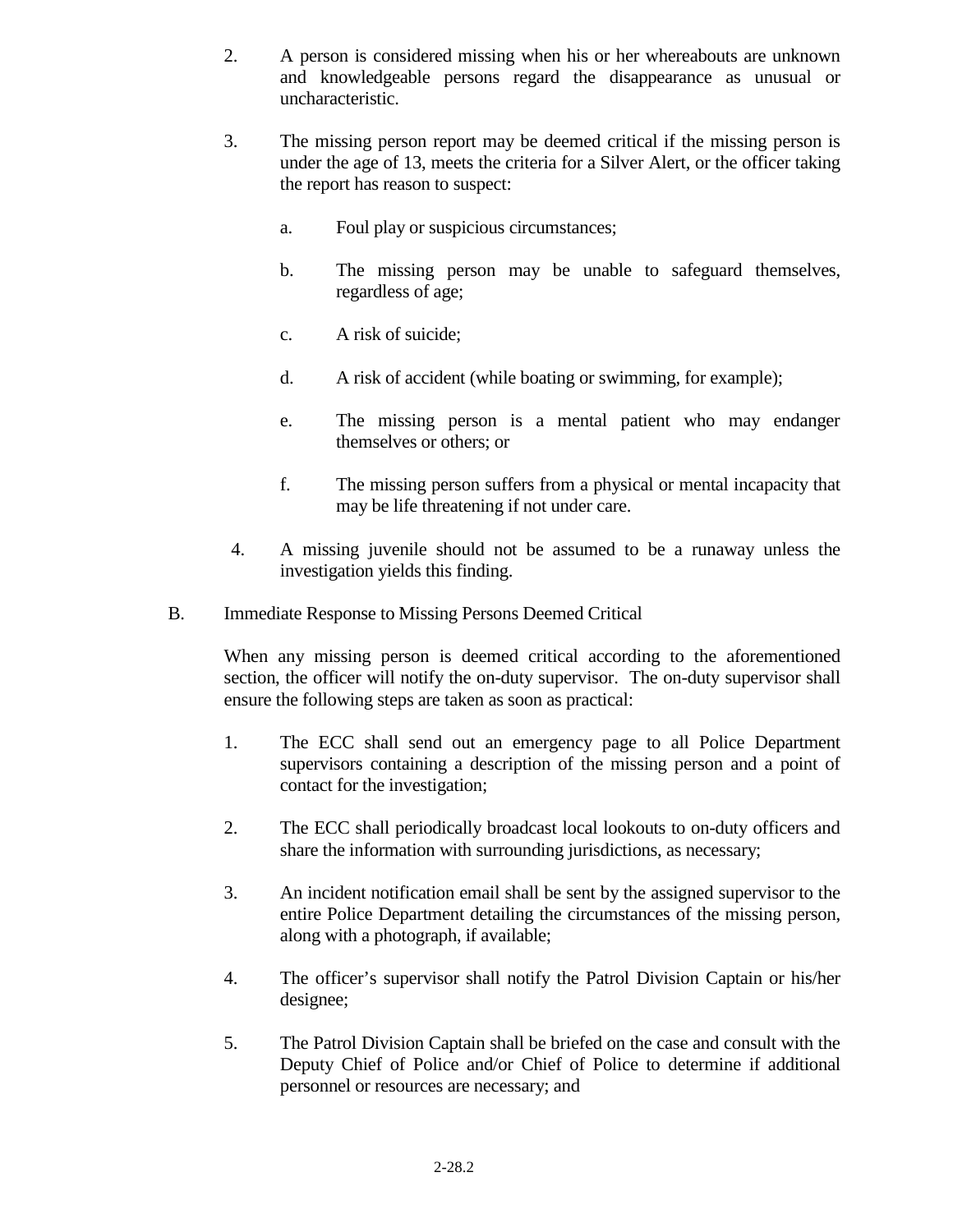6. The Patrol Division Captain will ensure that the Criminal Investigations Division is made aware of the critical missing person for potential resources and follow/up. The Media Liaison Officer and/or PIO will also be made aware should it become necessary to share information with the community via social media; etc.

## C. Preliminary Investigation

The officer or other report taker shall gather the following information for every missing person report:

- 1. Name, age, physical description, and detailed clothing description of the missing person;
- 2. Relationship of the reporting party to the missing person;
- 3. Time and place of the missing person's last known location and the identity of anyone in the missing person's company;
- 4. Behavior of the missing person, including whether the person has gone missing before and relevant habits or patterns;
- 5. Recent history of problems or trauma such as illness, domestic violence, substance abuse, history of mental illness, or use of prescription drugs;
- 6. Extent of any search for the missing person; and
- 7. Indications of missing money or belongings.

### C. Investigation

Following the preliminary missing person report, the supervisor may direct a search if necessary. An investigation should include the following steps:

- 1. If the missing person is a child, with a parent's permission and under their supervision, search the child's home, as appropriate;
- 2. For children, determine the child's zone of safety comfort, then establish a perimeter and begin an organized search;
- 3. If abduction of a child by a stranger is suspected:
	- a. Contact the FBI and utilize the FBI's Child Abduction Response Plan;
	- b. Review criteria for the activation of the Virginia Amber Alert System; and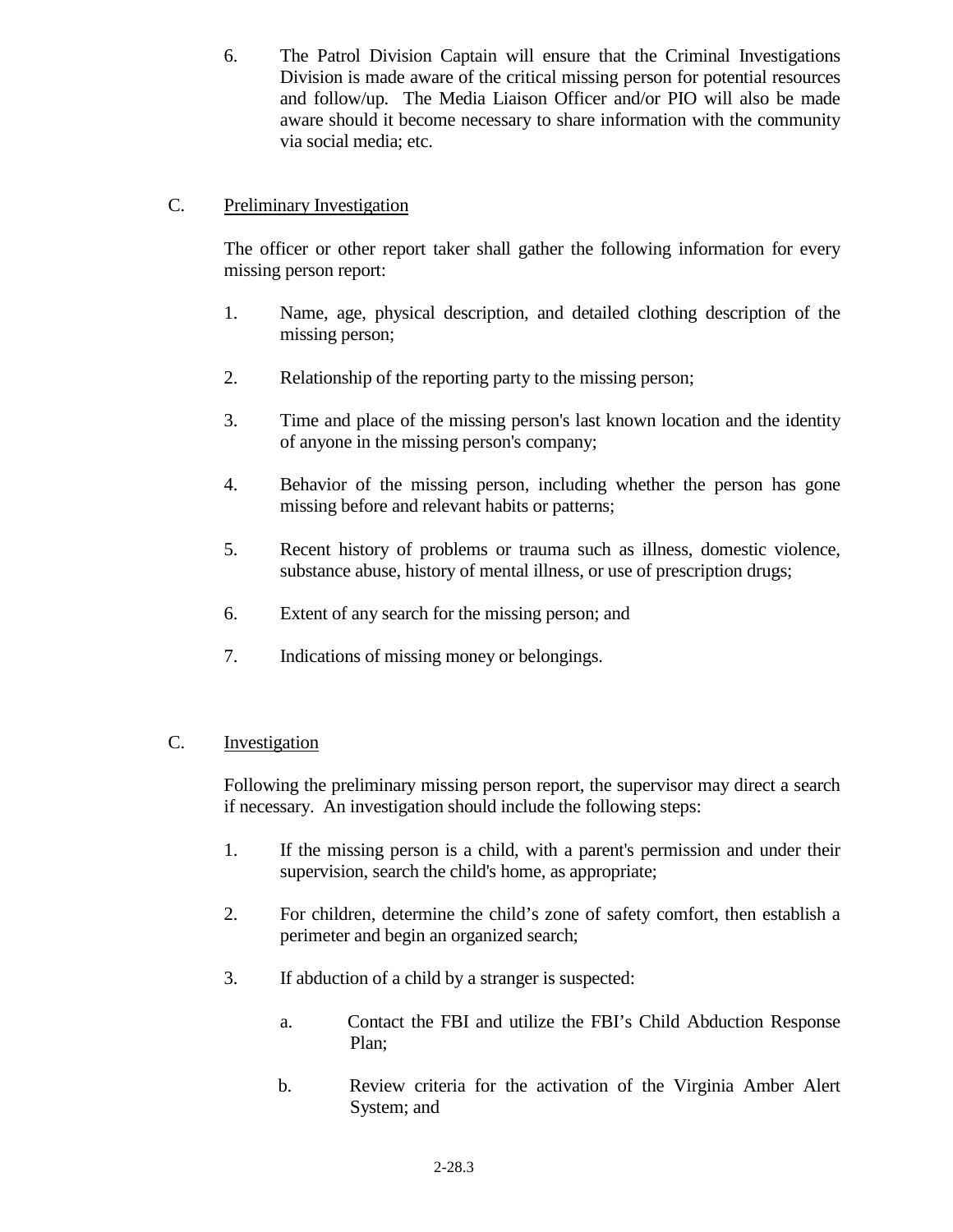- c. Activate the Winchester Police Department's Child Abduction Response Plan. A copy of this plan can be located in the Patrol Division area;
- 4. Obtain fingerprints, dental records, recent photographs, and personal affects such as toothbrush, hairbrush, etc. that may be needed for DNA typing;
- 6. Contact the medical examiner's office and local hospitals for injured or deceased persons meeting the description of the missing person;
- 7. Conduct interviews with persons who were in the area where the missing person was last seen, or who may work in or frequent the area;
- 8. Conduct interviews with co-workers, family, friends, schoolmates, teachers, counselors, social service case workers, or others to help determine whether the missing person might have left voluntarily or was coerced into a kidnapping or prostitution;
- 9. Following receipt of the initial missing person report, the ECC shall verify whether any of the following criteria is met. If so, information on the missing person shall be entered into VCIN and NCIC. These criteria apply to persons of any age;
	- a. The missing person has a proven physical or mental disability and may subject them self or others to danger;
	- b. The missing person is in the company of another under circumstances that indicate danger;
	- c. The missing person may have disappeared involuntarily under circumstances that suggest abduction or kidnapping;
	- d. The missing person is an unemancipated juvenile;
	- e. The person has been missing subsequent to a disaster; or
	- f. If the subject is an adult, between the ages of eighteen (18) to twentyone (21), no further requirement is needed for entry.

### D. Documentation and Case Closure

1. The on-duty supervisor must include a photograph and brief narrative about the missing person on the shift summary report. Cases that are deemed critical require each subsequent supervisor shall ensure the shift summary report is updated with any investigative steps taken, search efforts, and contact made with family members. When the person is located, the shift summary report will include this information.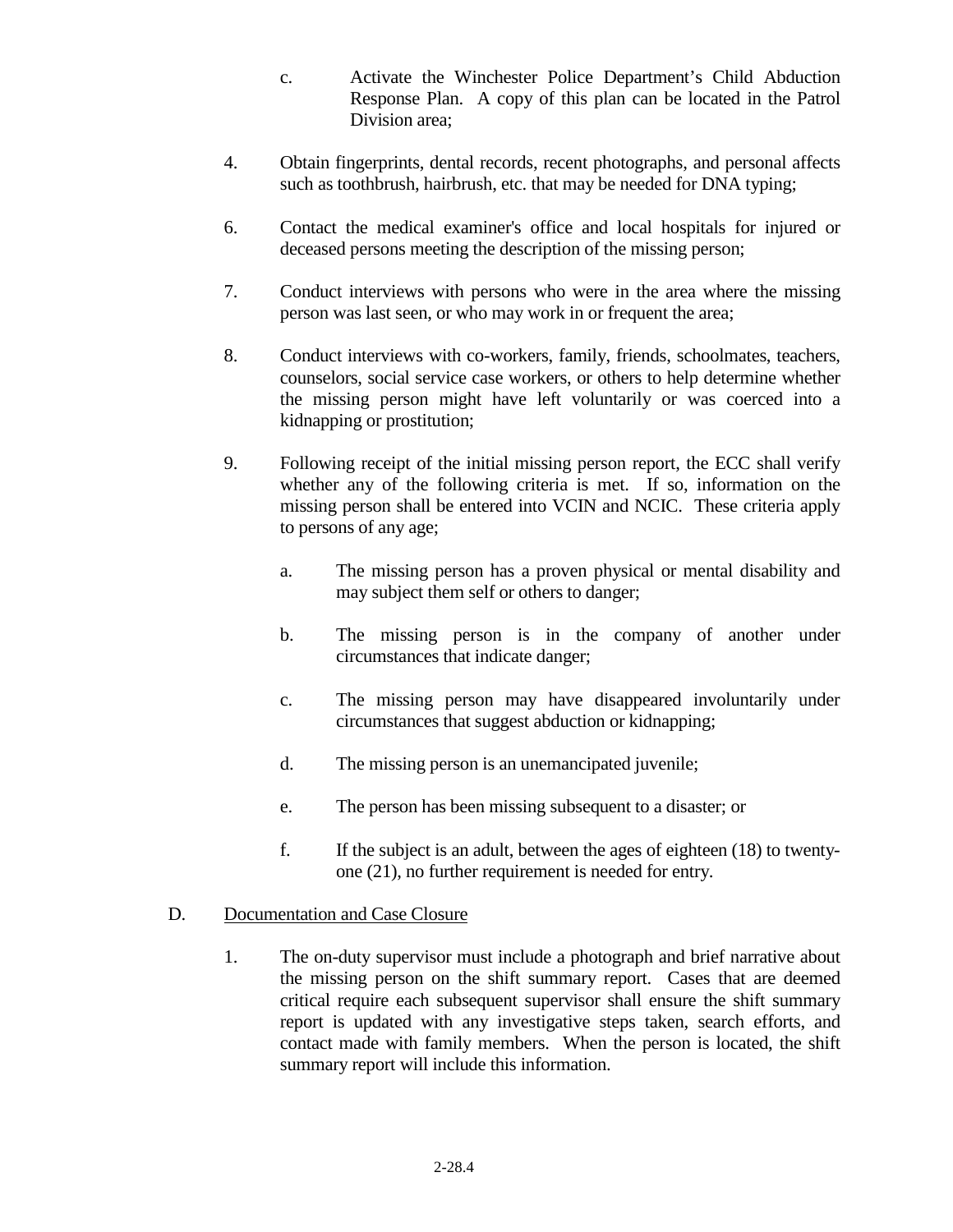- 2. If a competent adult missing person is located, officers shall notify the person that they were the subject of a missing person investigation. The officers shall determine if the person wishes their family or the reporting party notified of their whereabouts and if so, arrange to notify the reporting party or family member.
- 3. Officers shall inform the reporting party of the well being of the person who had been reported missing. Unless the law compels another course of action, the Department shall comply with the located person's wishes not to make their whereabouts known.
- 4. Before closing a missing person case, officers will attempt to question the located person to establish the circumstances and to ensure that no criminality was involved.
- 5. A missing person report is retained indefinitely until the complainant cancels or clears the record or until the missing person has been located.

# **IV. CHILDREN**

- A. Preliminary Investigation
	- 1. If the missing person is a child, in addition to the questions outlined in this order, the officer or report taker must determine if the child:
		- a. May be with an adult who might harm them;
		- b. May have been abducted by a parent;
		- c. Has previously run away, has threatened to run away, has had inexplicable absences, is adopted, or is the subject of any custody dispute either verbal or written;
		- d. May be living under abusive or dysfunctional conditions; and
		- e. May meet the criteria for activation of the Amber Alert System.
	- 2. A search for the child shall examine the local neighborhood with special attention to the homes of friends, libraries, banks, local stores, or parks.
	- 3. A follow up shall be conducted on the following day of the initial report while the case is transferred to the Criminal Investigations Division for further investigation.